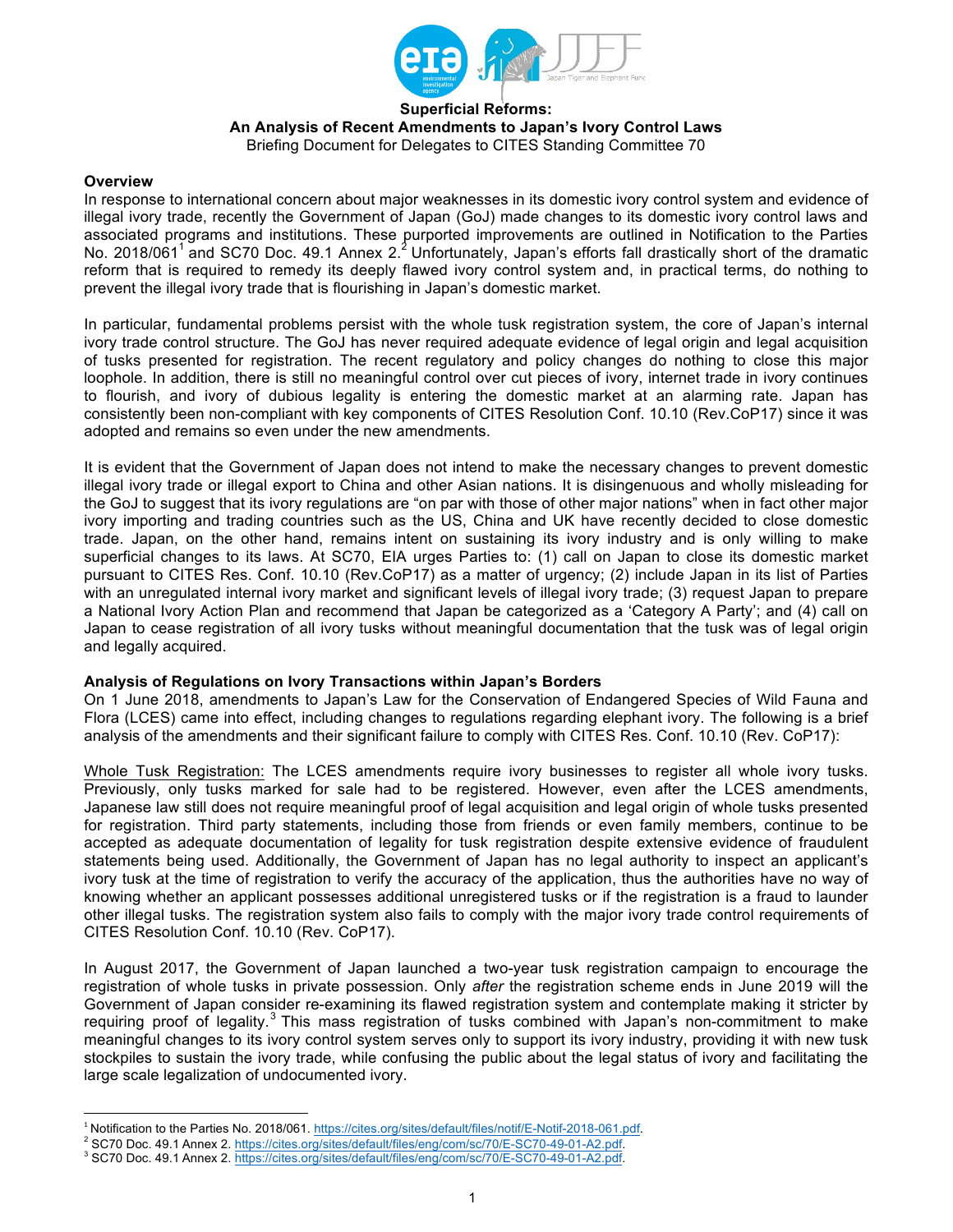Even large cut pieces of ivory are not checked for legality at all despite being a key requirement of CITES Resolution Conf. 10.10 (Rev. CoP17). They are simply logged into an internal ledger by ivory dealers and then sold down the supply chain. Thus to escape even minimal evidentiary scrutiny, all an unscrupulous ivory trader has to do is smuggle large cut pieces of raw ivory rather than whole tusks.

Traceability of Cut Pieces and Worked Ivory: The GoJ's "traceability information form" for cut pieces of ivory cannot be considered a traceability scheme at all and is doomed to fail. Traceability implies the tracking of ivory from acquisition to final disposition, yet Japan's control scheme for cut and finished ivory is disjointed and wholly disconnected from the tusk registration scheme. As a result, it is impossible to track the disposition of an ivory tusk from its entry into the market after registration to its wholesale distribution to processing and then retail. Such gaps in supply chain regulation are ripe for abuse.

For example, oversight and recordkeeping for raw cut pieces of ivory and finished pieces is by the Ministry of Economy, Trade and Industry (METI) whereas oversight and record keeping for whole tusk registration is by the Japan Wildlife Research Centre. The two systems are not linked nor do they collect compatible types of information making traceability impossible.

Moreover, the scheme for cut pieces and worked ivory lacks real-time oversight functionality. Ivory dealers are required to prepare a traceability identification form and attach it to every piece of cut and worked ivory for sale that weighs over 1kg and exceeds 20cm. Businesses must keep a copy of this form and a sales record for each piece for five years after a transaction. The responsibility for tracking the distribution and movement of cut pieces merely falls on the ivory traders with no regular reporting requirements whatsoever. Instead, METI authorities must request each individual business operator to submit their paperwork/ledgers if they wish to inspect them. The system makes it impossible to track cut and worked ivory in a manner that is conducive to meaningful compliance and enforcement. In addition, it is impossible to confidently identify specific individual ivory pieces using the traceability identification forms. The recent amendments do not even prohibit buying or otherwise receiving a cut or worked piece of ivory without the appropriate paperwork, leaving a further serious loophole for illegal ivory to enter the legal trade.

Even more important is that the traceability scheme *still* does not bring Japan into compliance with provisions of CITES Resolution Conf. 10.10 (Rev. CoP17), which calls for cut pieces of qualifying length and weight, as well as whole tusks, to be permanently physically marked with the country of origin two letter code, the last two digits of the year, and the weight in kilograms.<sup>4</sup> For 21 years, Japan has ignored this recommendation to track and control tusks and cut pieces and continues to do so even under the new LCES amendments.

Business Registration: For years, watchdog groups in Japan have pointed out that mandating ivory businesses to "notify" the government of their activities, rather than require them to "register" is a serious flaw because the legal recourse for companies that failed to notify is significantly less punitive than failure to register. Under Japanese law, a company that is required to register with the government for whatever purpose and fails to do so is subject to termination of the offending business, whereas a company that is required to notify and fails to do so faces little legal recourse. Therefore, the recent changes to the LCES that now requires all types of ivory businesses to register with the ministry is an improvement. However, major exemptions allowed for any person or business that previously notified the government of ivory trade activities before the date the amendments came into force to automatically receive registration status without having to update the government on the status of their ivory stocks. Approximately 16,862 ivory businesses (468 manufacturers, 6,464 wholesalers and 9,930 retailers) benefited from this carryover provision. Furthermore, manufacturers that qualified for the notification-toregistration carryover are not required to submit copies of registration cards and photos for whole tusks until the renewal of their business registration in five years.

## **Additional Shortcomings: Analysis of Monitoring and Control over Ivory Transactions**

 $\overline{a}$ 

- An increase of four staff in the Ministry of Environment is hardly notable in such a vast market with complex, multilayered and scattered recordkeeping, particularly when the identified persons employed as fixed-term appointments for one year have neither enforcement experience nor practical knowledge.
- Efforts to eliminate illegal e-commerce by ivory retailers are narrowly focused on having all online sellers register with the government, but do nothing to address the purchase of ivory on internet sites by foreign customers or for illegal export.

<sup>4</sup> CITES Res. Conf. 10.10 (Rev.CoP17). Page 3, "Regarding marketing." https://cites.org/sites/default/files/document/E-Res-10-10-R17.pdf.